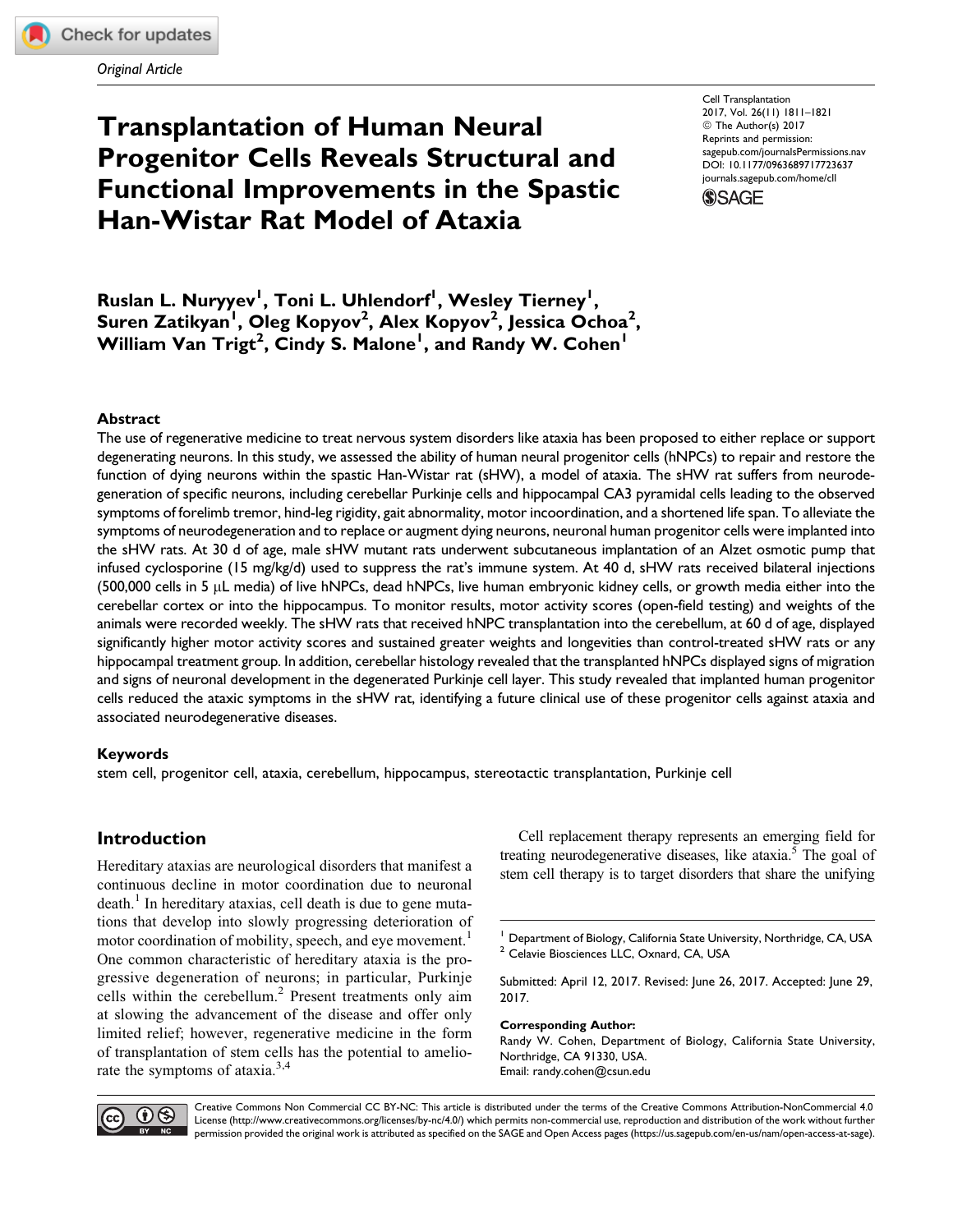feature of damaged or dying neurons and replace them with healthy new cells. Once these replacement cells are implanted within the desired brain region, it is hypothesized that these cells will migrate directly to the damaged tissue, develop into select neurons, and restore normal function. If not through direct replacement, then stem cell transplantation may also aid in reducing symptoms of these neurodegenerative diseases through other neuroprotective properties.<sup>3</sup> For example, stem cells have been shown to enrich their surroundings with specific neurotrophic growth factors (i.e., glial cell line-derived neurotrophic factor [GDNF] brain-derived neurotrophic factor [BDNF], vascular endothelial growth factor [VEGF], and insulin-like growth factor [IGF] I), cleanse the environment of toxins, and reform neural circuitry to supplement the loss of neurons.<sup>6</sup>

Stem cell therapeutic treatments for ataxia have been demonstrated in both animal models and a few human clinical trials. Using a mouse model of spinocerebellar ataxia (SCA) type 2, intravenous injection of human mesenchymal stem cells yielded improvements in motor function on the rotarod and delayed the onset of ataxic symptoms through preservation of Purkinje cells.<sup>7</sup> In another study, mouse neural stem cells (NSCs) were obtained from the brain of a normal adult mouse and transplanted into SCA type 1 ataxic mice displaying significant Purkinje cell loss.<sup>8</sup> The animals treated with NSCs showed an increase in motor activity, recovery of molecular layer thickness, and increased survival of Purkinje cells. While no direct replacement of Purkinje cells by NSCs was detected, it was believed that these stem cells offered neuroprotection through direct contact with the surviving endogenous neurons.<sup>8</sup> Similarly, a study by Mendoca et al.<sup>9</sup> transplanted NSCs taken from neonatal mice into the cerebellums of adult Machado–Joseph disease mice. Their results showed an increased level in neurotropic factors, decreased neuronal loss, reduced neuroinflammation, and concomitant improvements in motor coordination.<sup>9</sup>

These animal studies suggested the hypothesis that NSCs have the potential to serve as regenerative therapy for human neurodegenerative diseases including ataxia. In 1 clinical trial, 16 patients diagnosed with different forms of SCA were intravenously and intrathecally infused to test the efficacy of umbilical cord mesenchymal stem cells (UCMSCs).<sup>10</sup> The researchers monitored motor effects over 12 mo, and the resultant data showed that motor improvements in these patients were greatest at 3- and 6-mo postinfusion. At the end of the experiment, none of the patients suffered any serious side effects including no tumorigenesis.<sup>10</sup> A different study used 24 ataxic patients diagnosed with either SCA or multiple system atrophy to examine the potential therapeutic effects of intrathecally injected UCMSCs.<sup>11</sup> Follow-up analysis, conducted 6-mo postprocedure, revealed that patients initially showed improvements in motor coordination, fine motor movements, and dysarthria; however, these observed improvements were not persistent as 14 patients experienced regression to the same ataxic level observed prior to injection of  $UCMSCs<sup>11</sup>$  Finally, another clinical trial at Shandong Medical School involved 6 patients with hereditary cerebellar ataxia that had undergone fetal cerebellar tissue surgical grafts.<sup>12</sup> This clinical study showed that neuron-replacing cell therapy appeared to restore at least some motor function to their ataxic patients.

Our laboratory studies the effectiveness of neuronal progenitor cell transplantations by examining the ability of these cells to survive in the adult brains of an animal model of ataxia. The spastic Han-Wistar (sHW) rat served as our animal model for ataxia as it suffers from an autosomal, recessive disorder that results in the neurodegeneration of cerebellar Purkinje cells and hippocampal CA3 pyramidal cells.<sup>13</sup> Symptoms manifested in this animal model of ataxia are analogous to those seen in human patients, including forelimb tremors, hind-leg rigidity, gait abnormality, motor incoordination, muscle wasting, and a shortened life span (about 65 d).<sup>14</sup> For our first study,<sup>15</sup> we utilized a line of human neural progenitor cells (hNPCs), developed by Celavie Biosciences LLC (Oxnard, CA, USA) and were transplanted into the cerebellum of 40-d-old sHW rats. This recent study demonstrated that animals receiving hNPCs injections showed significant improvements in weight gain and motor activity compared to injection of dead progenitor cell controls, demonstrating the potential of these hNPCs to alleviate some symptoms caused by the sHW ataxia.<sup>15</sup>

Given the results of our previous study, we used bilateral stereotactic transplantation, into either the cerebellum or hippocampus, to demonstrate the ability of Celavie's hNPCs to significantly improve weight, motor activity, and life expectancy. We also compared the effectiveness of bilateral implantations of hNPCs in the sHW rats with various controls, including dead neural progenitor cells (dNPC), a line of human embryonic kidney (HEK) cells, and human cell growth media (MED). In contrast to our previous methods study,<sup>15</sup> which compared intra-arterial injections with direct unilateral injections into both brain regions (cerebellum and hippocampus) simultaneously, our present study examined bilateral injections into the cerebellum or hippocampus separately. This allowed us to test the effectiveness of implanted NPCs separately in the sHW rat cerebellum and hippocampus.

### Materials and Methods

### Animals

Male sHW rats ( $N = 104$ ) were obtained from California State University, Northridge's breeding colony. The experimental protocol (1516-019a) for this study was approved by the Institutional Animal Care and Use Committee at California State University, Northridge. For longevity studies, male sHW rat mutant siblings were randomly separated into either cerebellar  $(n = 40)$  or hippocampal  $(n = 40)$  groups for bilateral stereotactic injections. Both, the cerebellum and hippocampus treatment groups, received the same treatments, which were further divided into live hNPCs (cerebellum,  $n = 12$ , and hippocampus,  $n = 12$ ), dead hNPCs (*cerebellum*,  $n = 12$ , and hippocampus,  $n = 12$ ), live HEK cells (cerebellum,  $n = 8$ ,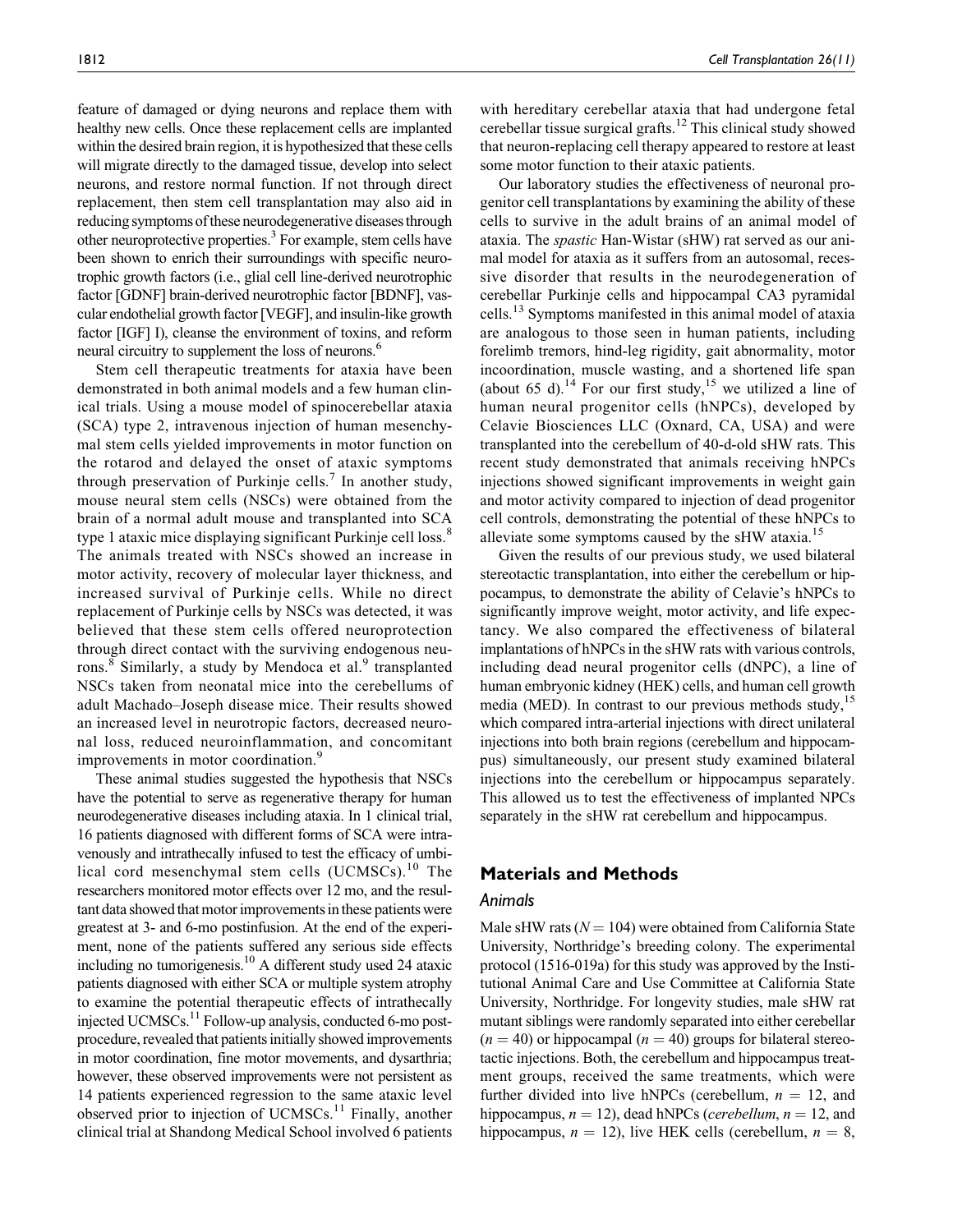and hippocampus,  $n = 8$ ), or growth media injection (MED; *cerebellum, n* = 8, and hippocampus, *n* = 8). The sHW rats were housed in standard rat cages with access to Lab Diet 5001 rodent chow and water *ad libitum*. The colony room was maintained at a temperature of 22 °C  $\pm$  1 °C, with a 12/ 12-h light/dark cycle. To monitor effectiveness of treatment, motor activity scores (open-field testing) and weights of the sHW rats were recorded every fifth day, starting at 30 d. In addition, a separate group of normal male rats  $(n = 9)$  were tested (weight gain and motor activity assay) to compare against cell treatments applied to sHW mutants.

# Cell Culture

hNPCs were obtained according to National Institutes of Health (NIH) Ethical Guidelines and have been characterized by a previous study.<sup>15</sup> hNPCs were grown in culture medium consisting of animal-derived component-free (ADCF) minimum essential medium/Earle's balanced salt solution (MEM/EBSS) basal medium, supplemented with epidermal growth factor (Peprotech, Rocky Hill, NJ, USA), basic fibroblast growth factor (bFGF), insulin-like growth factor (IGF), transforming growth factor  $\alpha$  (TGF- $\alpha$ ), leukemia inhibiting factor (LIF) (Millipore, Temecula, CA, USA), N2 (Invitrogen, Carlsbad, CA, USA), and Gem 21 (Gemini Bioscience, Sacramento, CA, USA). The dNPCs were used to control for any paracrine effects of progenitor cell inoculations. The dNPCs were obtained from an hNPC population by placing them into a  $-20$  °C freezer for 30 min to freeze and kill the cells, which were then placed in a  $-80^{\circ}$ C freezer for storage until use. Prior to inoculation in sHW rats, the suspended dNPCs in culture medium were thawed for 1 h. HEK 293 T cells were grown in a Roswell Park Memorial Institute (RPMI) growth media made up of sodium bicarbonate, fetal bovine serum (FBS), penicillin streptomycin (HyClone), sodium pyruvate (HyClone), and MEM nonessential amino acids (HyClone). For the growth media treatment group, the same RPMI growth media that was used to grow the HEK cells was injected to test for restorative properties in the sHW rats.

### Neural Progenitor Cell Treatment

At 30 d of age, mutant sHW rats were sedated using 2.5% isoflurane and underwent subcutaneous implantation of an Alzet osmotic pump (Model 2004; 28-d duration) that infused cyclosporine (15 mg/kg/d) to suppress the rat's immune system. Ten days later, at 40 d, sHW rats were anesthetized using chloral hydrate (350 mg/kg; Sigma, St. Louis, MO, USA) and received bilateral stereotactic injections of 500,000 live hNPCs/in 5  $\mu$ L, 500,000 dead hNPCs/5  $\mu$ L, 500,000 live HEK cells (293 T)/5  $\mu$ L, or 5  $\mu$ L of growth media (MED) either into the cerebellum (anterior-posterior  $[AP] = -11.0$  mm, mediallateral  $[ML] = \pm 2.0$  mm, and dorsal-ventral  $[DV] = 5.5$  mm) or the Cornu Ammonis 3 (CA3) region of the hippocampus  $(AP = -3.0$  mm,  $ML = +2.5$  mm,  $DV = 3.5$  mm).

# Motor Activity Testing

An open-field  $(2 \text{ min})$  test was used by our lab<sup>14–17</sup> to monitor whether hNPC treatment had any positive effects on the progressive decline in motor activity normally seen in these sHW rats. Beginning at 30 d of age (prior to pump implantation), all animals were tested every 5 d for the duration of the experiment for instinctive motor activity using the Michael L. Kaufman Activity Test System. The activity test consisted of placing the sHW rat in the center of the motor activity box (100  $\times$  100 cm<sup>2</sup> ABS black plastic open-field box) and allowing the rat to move around freely. The movement was recorded using a web camera (Logitech Pro 9000) coupled with Virtual Dub software (1.9.9). Movement data were analyzed by a 2-point converter system, which processes the motor activity recordings, 1 frame at a time. An open-field analyzer converted these data into a single motor activity score that summarizes the distance traveled (in centimeters) by each rat during three 2-min trials. Motor activity scoring (and measurement of weights) was performed by one of the authors (SZ) who was blind to all treatments.

### Tissue Processing

To prepare brain tissue for histological analysis, at 60 d of age, a separate designated group of rats ( $n = 4$  for the 3 sHW mutant cell treatments in each brain region) that were not included in data recording of weight, motor activity, and longevity were deeply anesthetized with chloral hydrate  $(400 \text{ mg/kg})$  and transcardially perfused with  $0.9\%$  perfusion saline solution followed by 4% paraformaldehyde (PFA) in 0.1 M phosphate buffer solution (PBS). The brains were harvested and postfixed in PFA for at least 2 d before being transferred to a 20% sucrose/4% PFA solution for 24 h to cryoprotect the brains prior to sectioning. Using a cryostat, brain slices  $(20 \mu m)$  thickness) were obtained from the cerebellum (sagittal sections) and the hippocampus (coronal sections) and were processed via immunohistochemical staining to identify surviving human cells.

For immunohistochemistry analyses, the tissue was rinsed in a 10X wash buffer (Diagnostic Biosystems, Pleasanton, CA, USA) once for 5 min. Endogenous peroxidase blocking was achieved by washing the sections in a solution consisting of 0.36% b-D-glucose (Fisher Scientific, Waltham, MA, USA), 0.01% glucose oxidase (MP Biomedicals, Solon, OH, USA), and 0.013% sodium azide (Fisher Scientific) in 1X PBS (Fisher Scientific) for 60 min, proceeded by a 5-min rinse in wash buffer. Permeabilization was achieved by rinsing the tissue in wash buffer consisting of  $0.1\%$  Triton X-100 (Fisher Scientific) for 30 min, followed by a separate rinse in washing buffer for 5 min. Next, the tissue was washed with serum blocking solution consisting of 5% normal horse serum (Vector Laboratories, Burlingame, CA, USA) for 20 min. Next, tissue samples underwent a 15-min rinse of avidinblocking solution (Vector Laboratories). Tissue samples were then washed for 15 min in a biotin-blocking solution (Vector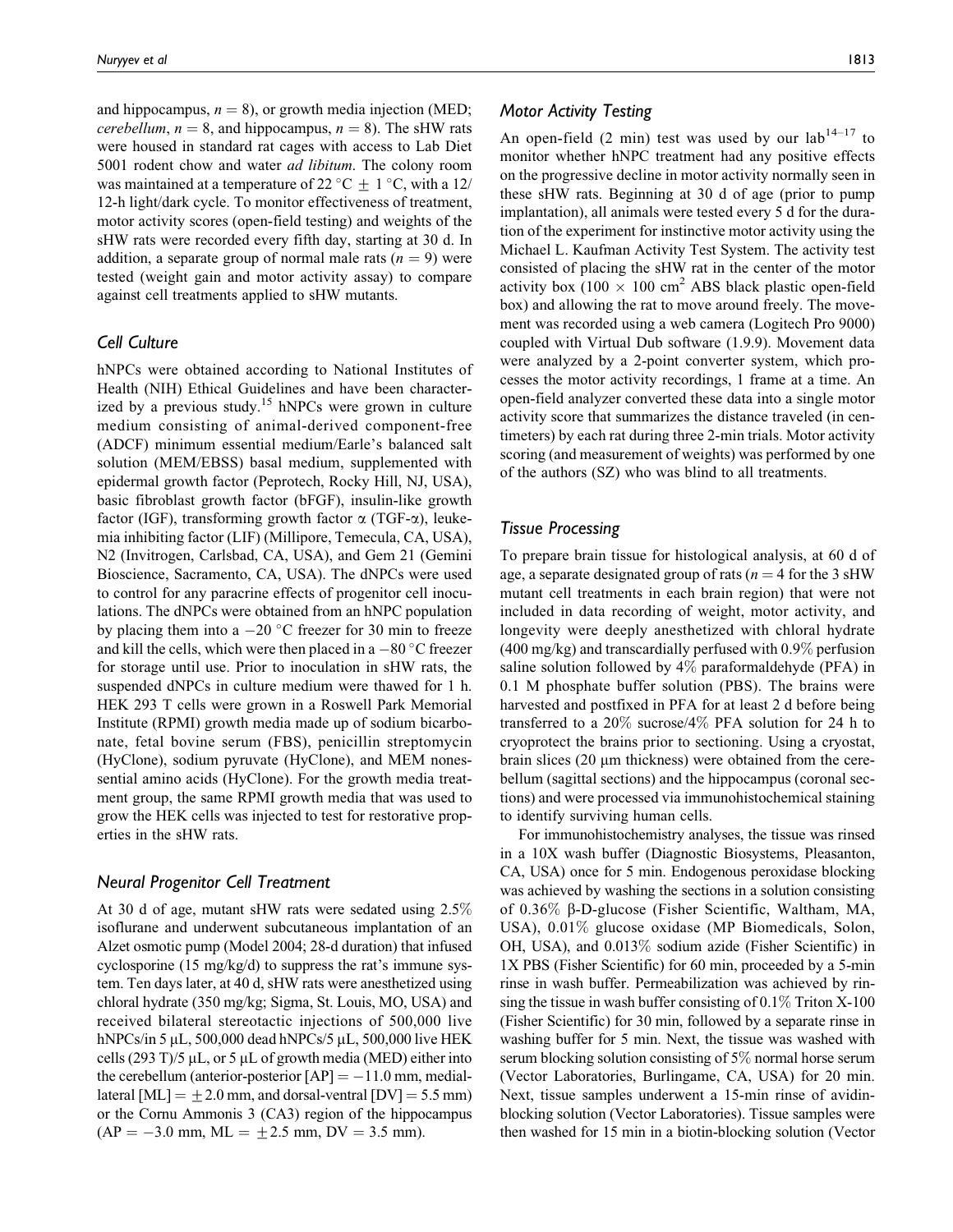Laboratories), followed by another 1-min rinse in wash buffer. After, samples were incubated with Human Nuclei MAB4383 (1:200; Millipore) in Antibody Diluent (Diagnostic Biosystems) for 60 min. After primary antibody incubation, tissue underwent a 5-min wash buffer rinse that was followed by a 45-min incubation with antimouse biotinylated secondary antibody (1:100; Vector Laboratories). Tissue was then rinsed for 5 min in wash buffer, incubated for 60 min in ABC kit solution (Vector Laboratories), and rinsed for another 5 min with wash buffer. The tissue was incubated in ImmPACT DAB Substrate (Vector Laboratories) for 5 min and then rinsed in wash buffer for 5 min.

At this point, some cerebellar tissue sections underwent additional immunostaining to identify the presence of calbindin, a Purkinje cell marker. To achieve dual staining, the tissue underwent another serum blocking wash with 5% normal goat serum (Vector Laboratories) for 20 min. Afterward, samples are incubated for 60 min with Calbindin Ab108404 (1:1000; Abcam) in Antibody Diluent. Tissue was then rinsed with immuno wash buffer and then incubated with antirabbit biotinylated secondary antibody (Vector Laboratories) for 45 min. Tissue was again rinsed for 5 min in wash buffer and then rinsed in another ABC kit solution for 60 min. This was followed by a 5-min wash buffer rinse, then a 5-min ImmPACT VIP Substrate (Vector Laboratories) incubation, and finally another 5-min immuno wash buffer rinse.

All tissue underwent the same final steps for background staining and mounting. Another incubation period of 1 min at 60 °C was needed for the background stain Methyl Green Counterstain (Vector Laboratories). After stain incubation, the tissue was washed in deionized (DI) water (Thermo Scientific, Waltham, MA, USA) for 2 min, then dehydrated in a series of alcohols, a 5-min dehydration in 95% ethanol (Decon Laboratories, King of Prussia, PA, USA), then two 5-min rinses in 100% ethanol (Arcos Organics, Waltham, MA, USA). Xylene (Fisher Scientific, Waltham, MA, USA) clearing was achieved with two 5-min rinses, and finally, the sections were placed on glass slides and cover slipped with mounting medium (Poly Sciences, Warrington, PA, USA). Sections were examined for the presence and location of human cells and calbindin under an Olympus BX60 fluorescent microscope with ToupView version 7.3 software.

# Statistical Analysis

All values shown are means  $\pm$  standard error of the mean (SEM). One-way analysis of variance (ANOVA) tests were performed for longevity. We used Tukey's pairwise post hoc analysis (SYSTAT analysis program) to determine differences among longevity means. For weight gain and motor activity test, we utilized repeated measure ANOVAs and then used Tukey's pairwise post hoc analysis (SYSTAT analysis program) in order to detect differences in treatment means over time. Significance levels were set at  $P \leq 0.05$  for all statistical tests.

### Results

Our experiment tested the effectiveness of bilateral injections of live, human-derived, multipotent, neural progenitor cells (hNPCs) and compared their successes to a series of controls: dead hNPCs, other human embryonic cells (HEK), and growth media (MED). The effectiveness and survival of transplanted cells were ultimately determined by analysis of weight gain, motor activity scores, longevity, and histology.

# Effects of Different Cell Treatments on sHW Weight Gain

The experiment began with sHW rats at 30 d of age with the subcutaneous implantation of an osmotic pump releasing cyclosporine, and both weight gain and motor activity were recorded every 5 d until death. For weight gain, statistical significance (cerebellum treatments:  $F = 307.33$ ,  $P \le 0.001$ ; hippocampus treatments:  $F = 227.77$ ,  $P < 0.001$ ) was observed over the 30-d experimental period. Normal, untreated rats showed significantly greater weight differences (Tukey's,  $P \le 0.05$ ) compared to both cerebellar and hippocampal mutant treatment groups. In regard to mutant treatments, the effectiveness of the hNPCs can be seen as early as 50 d of age (10-d postimplantation) within the cerebellar hNPC group, with this treatment group deviating away (albeit nonsignificant) from all other mutant treatments (Fig. 1A). Among the cerebellum groups, post hoc analysis determined significant weight differences between the cerebellar hNPC and the other negative control treatment groups at 60 d of age (Fig. 1; Tukey's,  $P \le 0.05$ ). In contrast, the other treatment groups (HEK and MED) displayed statistically similar trends in weight progression as the dNPC group: a slow increase, followed by a plateau period, then onset of a decline in weight statistically worse than weights observed in the cerebellar hNPC treatment rats (Fig. 1A). In contrast, we detected no statistical differences among any of the hippocampal mutants groups at any ages measured (Fig. 1B).

# Effects of Different Cell Transplants on sHW Motor Activity Scores

Due to the hereditary ataxia in the sHW rat, motor function is severely impaired within these mutants and steadily gets worse over their shortened life span.14 Open-field testing was used to assess and then compare the locomotor impairments and subsequent behavioral declines observed in the mutant sHW rat with different cell treatments. Similar to the weight gain data, statistical significance (cerebellum treatments:  $F = 28.46$ ,  $P <$ 0.001; hippocampus treatments:  $F = 24.92$ ,  $P \le 0.001$ ) was observed in the motor activity assay over the 30 d experimental period. As observed in previous studies, normal HW rats developed an upward motor activity trend while the mutant rats in contrast exhibited a progressive decline in motor ability regardless of treatment (Fig. 2). Similar to the weight gain data (Fig. 1), normal, untreated rats elicited significant motor activity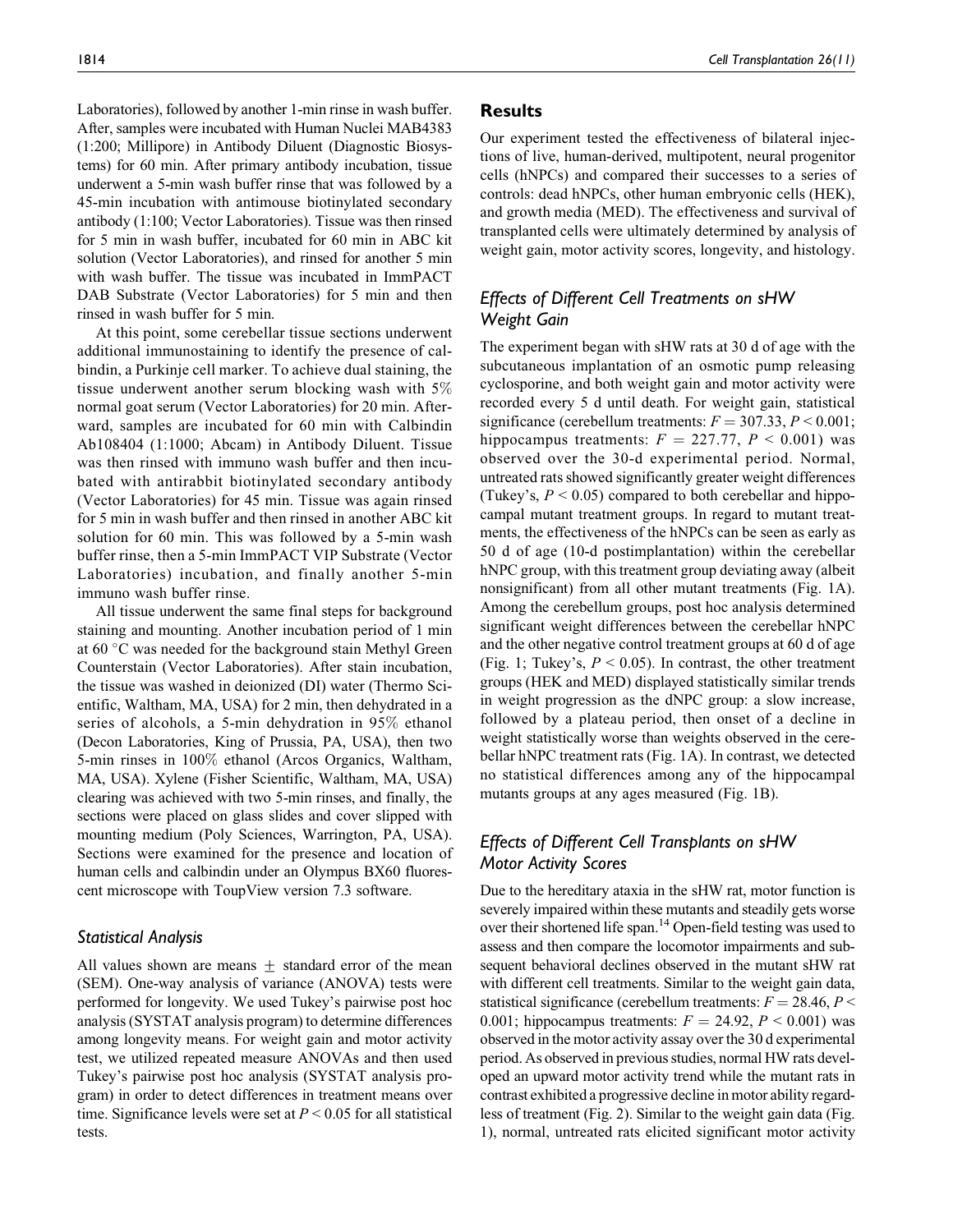

Figure 1. Mean weight gain for mutant spastic Han-Wistar (sHW) rats bilaterally injected into either the cerebellum (A) or hippocampus (B) with human neural progenitor cells (hNPCs; cerebellum,  $n = 12$ ; and hippocampus,  $n = 12$ ), dead NPCs (dNPCs;  $n = 12$ ), human embryonic kidney (HEK) cells ( $n = 8$ ), or culture media (MED;  $n = 8$ ). Additionally, untreated, normal HW rats ( $n = 9$ ) were utilized as a positive weight gain control. (A) Untreated normal HW rats compared to the cerebellar hNPC group displayed statistically significant ( $F = 163.27$ , \*P < 0.05) weight gain starting at 55 d. The bilateral injections of live hNPCs into the cerebellum elicited a statistically significant (Tukey's,  $**P < 0.05$ ) increase in weight gain in the sHW rats when compared to sHW rats injected with nonviable dNPCs. (B) Similar to the untreated normal versus cerebellar hNPC groups, the untreated normal group displayed increased weight gain when measured against hippocampal hNPC injections starting at 50 d ( $F = 89.83$ , \*P < 0.05). The bilateral injections of live hNPCs into the hippocampus did not elicit a statistically significant increase (Tukey's,  $P > 0.05$ ) in weight gain in the treated sHW rats at any age measured. All values are means  $\pm$  SEM.

differences (Tukey's,  $P < 0.01$ ) compared to both cerebellar and hippocampal mutant treatment groups, starting at 40 d. In the cerebellum group, the mutant data indicated that starting at 50 d of age, a distinctly different rate of decline began to emerge in the cerebellar hNPC-treated rats compared to the negative control mutants (Fig. 2A). A statistically significant increase in motor activity, compared to the negative controls, was observed at 55 d of age in only the cerebellar hNPC treatment group (Fig. 2A; Tukey's,  $P < 0.05$ ). Analyzing the results of the hippocampal mutant treatments (Fig. 2B), there was a small but still



Figure 2. Open-field test was used to assess motor activity for untreated normal Han-Wistar (HW) rats ( $n = 9$ ) or mutant spastic Han-Wistar (sHW) rats bilaterally injected into either the cerebellum (A) or hippocampus (B) with human neural progenitor cells (hNPCs; cerebellum,  $n = 12$ ; and hippocampus,  $n = 12$ ), dead NPCs (dNPCs;  $n = 12$ ), human embryonic kidney (HEK) cells ( $n = 8$ ), or culture media (MED;  $n = 8$ ). (A) Analysis of activity scores between untreated normal HW rats and the cerebellar hNPC-treated group yielded significant differences starting at 40 d of age  $(F = 34.61;$ Tukey's,  $*P < 0.05$ ). The cerebellar hNPC-treatment group displayed statistically significant (Tukey's,  $*P < 0.05$ ) higher motor activity scores compared to the dNPC-treatment group at 60 d of age. (B) The same pattern of greater and sustained mobility is observed when contrasting the untreated normal group and all the hippocampal treated groups ( $F = 28.79$ ; Tukey's,  $*P < 0.05$ ) starting at 40 d. Comparing the hippocampal hNPC- and dNPC-treatment groups, we did detect statistically significant differences (Tukey's,  $**P < 0.05$ ) in higher motor activity scores for the <code>hNPC-treatment</code> group at 60 d. All values are means  $\pm$  SEM.

significant increase in the overall motor activity of the hNPC group (Tukey's,  $P = 0.05$ ), perhaps indicating a possible subtle progenitor cell aid to the degenerating hippocampal cells. The other treatments of HEK and MED, in both cerebellum and hippocampus, all displayed similar level of decreased motor activity that was typical of untreated sHW rats.<sup>15</sup>

# Effects of Different Cell Treatments on sHW Life Span

Following the same pattern as weight and motor activity analyses, only the cerebellar hNPC treatment group showed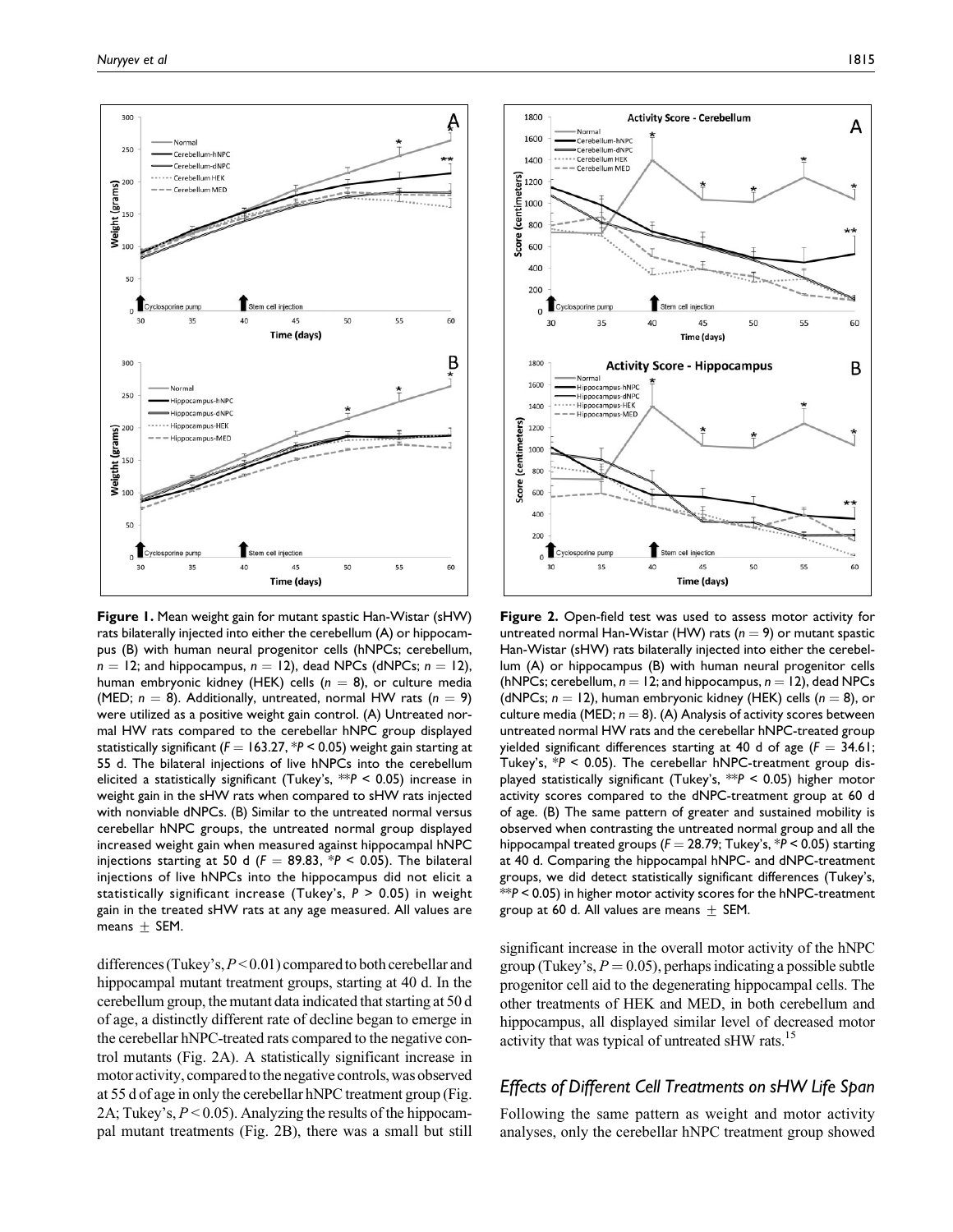tiveness of bilateral injections into either the cerebellum or hippocampus with human neural progenitor cells (hNPCs; cerebellum,  $n = 12$ ; and hippocampus,  $n = 12$ ), dead NPCs (dNPCs;  $n = 12$ ), human embryonic kidney (HEK) cells ( $n = 8$ ), or culture media (MED;  $n = 8$ ). The spastic Han-Wistar (sHW) rats that received injections of hNPCs into the cerebellum showed a statistically significant ( $F = 5.04$ ; Tukey's,  $*P < 0.05$ ) increase in longevity when compared to sHW rats that received control injections into the cerebellum. The mean improvement in longevity of sHW rats that received hippocampal hNPC injection was slightly higher than the hippocampal dNPC group, but it was determined to be not statistically significant (Tukey's,  $P > 0.05$ ). All values are means  $\pm$  SEM.

a statistically significant increase in survival time when compared to the other treatment groups (Fig. 3;  $F = 5.04$ ,  $P < 0.05$ ). The average life span of the sHW rat that received cerebellar bilateral injections of live hNPCs was 73.5 d compared to the average of the 65.7 d for the rats treated with dNPCs (Fig. 3). Comparable to the cerebellar hNPC group, the hippocampal hNPC injections also showed an increase (although not statistically significant when compared to the dNPC group), with an average life span of 71.9 d (Fig. 3;  $F = 5.04, P < 0.05$ . Results from the dNPC, HEK, and MED groups indicate that these treatments had no effect on decelerating the effects of neurodegeneration caused by the progressive onset of ataxia, with only hNPC therapy effectively increased life span, especially in the cerebellum.

### Immunohistochemical Analysis of Progenitor Cells

To examine the link between location and effectiveness of transplanted hNPCs, immunohistochemical staining was performed. A separate group of treated sHW rats was sacrificed and perfused at 60 d of age; brain tissue was sliced and then stained to search for surviving human cells was detected using an antihuman nuclear antibody. First, we confirmed the presence of surviving human cells in the HEK treatment group approximately 20-d posttreatment (Fig. 4A). Further

Figure 4. Human nuclei immunohistochemical staining of the hippocampus of a 60-d-old spastic Han-Wistar rat that received stereotactic injections of live human embryonic kidney (HEK) cells. Arrows indicate human nuclei-labeled HEK cells clustered together in the hilus of the hippocampus. In contrast to the human neural progenitor cell transplant, HEK cells remained at the base of the injection site and had not migrated from their initial implant location. Human nuclei antibody at 1:200 dilution. (A)  $10 \times$  Magnification; 1 mm scale bar. (B) 200 $\times$  Magnification; 200  $\mu$ m scale bar.

examination indicated that the surviving HEK cells did not migrate away from the original injection site and instead formed a bolus of cells rostral to the hippocampus (Fig. 4B). Immunohistochemical analysis showed HEK cells survived but did not travel outside their injection site, correlating with the poor weight gain, motor activity, and longevity data exhibited by hippocampal HEK treatment group. Similar small boluses (clumps) of surviving HEK cells were also observed in the cerebellar HEK transplanted sHW rats (data not shown).

Figure 5 illustrates surviving labeled human cells in the hippocampus of two 60-d-old sHW rats that received bilateral injections of hNPCs. Figure 5A and C shows low magnification views of surviving hNPCs with dispersal of these human cells away from the inoculation site from the hilus toward the CA3 region, the locale of pyramidal cell neurodegeneration in the sHW rat. Along with reaching the degenerating CA3 region, staining revealed possible hNPC migration toward the CA2 region of the hippocampus. Higher magnification images show many labeled hNPCs had survived inside the sHW hippocampus (Fig. 5B and D).

А

В

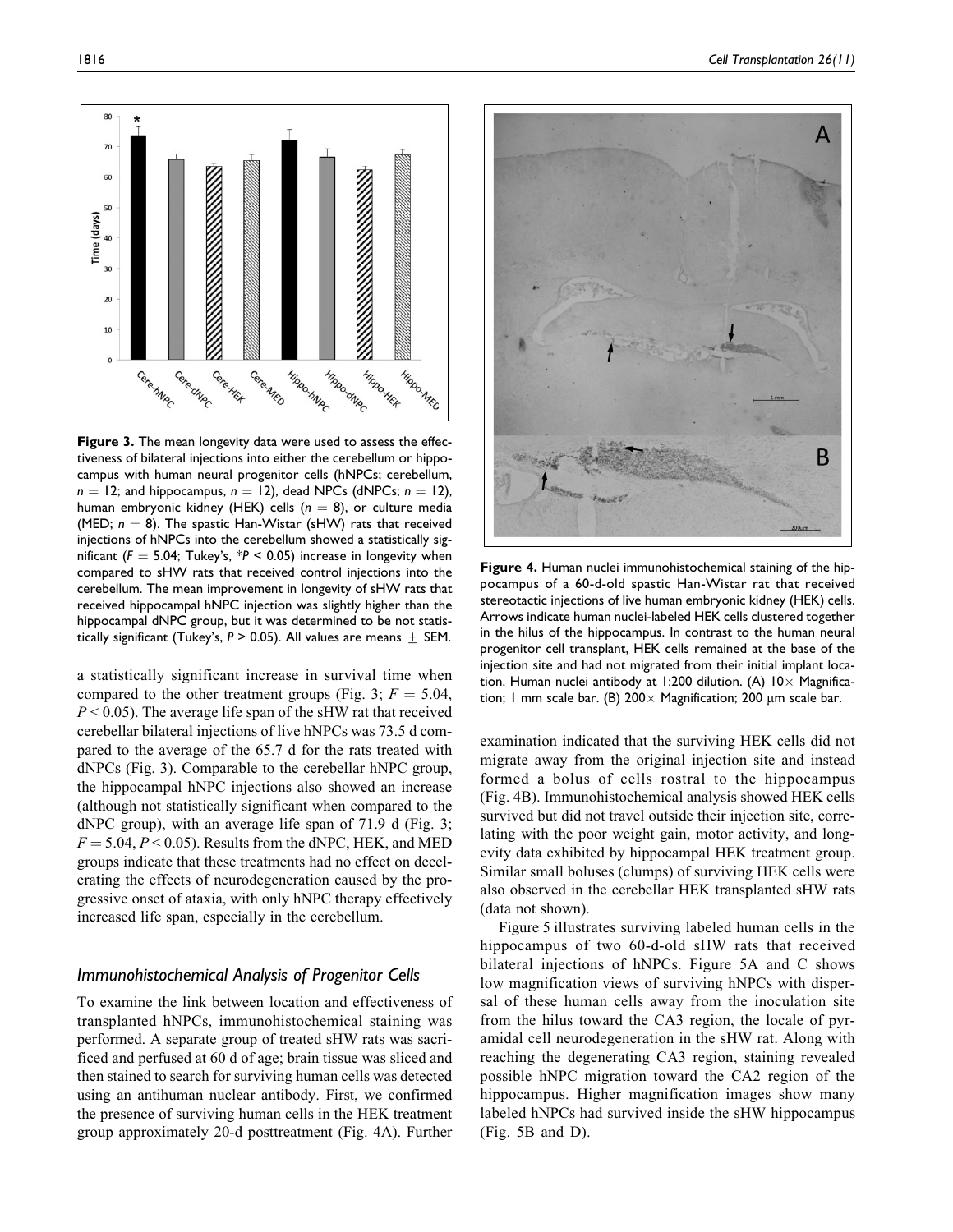

Figure 5. Human nuclei immunohistochemical staining of the hippocampus of a 60-d-old spastic Han-Wistar (sHW) rat that received bilateral injections of human neural progenitor cells (hNPCs). Arrows show surviving human nuclei-labeled hNPCs at the site of injection inside the hilus. The nuclei-labeled progenitor cells were observed to migrate away from the original inoculation site and dispersed throughout the CA3 region, the primary area of degeneration in the sHW rat. Human nuclei antibody at 1:200 dilution. (A and C)  $100 \times$ Magnification; 100  $\mu$ m scale bar. (B and D) 200 $\times$  Magnification; 50  $\mu$ m scale bar.

Similar to the immunohistochemical antihuman stain in the hippocampus, cerebellar hNPCs images also show significant survival and incorporation of hNPCs in the anterior lobe of folia III (site of one of the bilateral implants). However, in contrast with the survival of hNPCs in the hippocampus, cerebellar hNPCs display obvious migration patterns (Fig. 6A, low magnification; Fig. 6B, higher magnification). Staining indicated that hNPCs were migrating away from their site of transplantation in the white matter toward the granule cell layer and, most interesting, the Purkinje cell layer, the other area of neurodegeneration in the sHW rat (Fig. 6A and B). In addition, to begin characterizing possible development and maturation of the transplanted hNPCs in the 60-d-old sHW rat cerebellum, calbindin immunohistochemical staining was performed (Fig. 6C and D). Photomicrographs showed labeling of many hNPCs with anticalbindin (Fig. 6C). Also, labeled were the surviving Purkinje cells known to be calbindin positive in the adult rat cerebellum. Figure 6D shows a higher magnification view of calbindin-labeled human cells migrating away from the site of inoculation in the white matter and possibly en route to the neurodegenerating Purkinje cell region of the sHW rat.

# **Discussion**

Diseases like multiple sclerosis, amyotrophic lateral sclerosis, Parkinson's disease, and ataxia have neurodegenerative

effects as their defining characteristics, and more studies are demonstrating the therapeutic nature of stem cells in combating these disorders.<sup>7,18,19</sup> Our study further demonstrates that hNPCs directly transplanted into the degenerating area were capable of slowing the progression of ataxic symptoms in the animal model, ultimately leading to increased longevity. Location of implantation was quite important as the cerebellar hNPC group showed significant motor improvements while the hippocampal group did not show as much effectiveness.

Progressive degeneration of Purkinje cells of the sHW rat directly leads to the decline in the motor coordination.<sup>14,16,17</sup> Our data showed how stereotactically transplanting live hNPCs into the cerebellum significantly ameliorated the motor symptoms caused by progressive ataxia. Our results showed that the implantation of hNPCs was able to not only restore significant mobility (Fig. 2) but also increase weight gain (Fig. 1) in the sHW rats. With significantly higher weights and activity scores, the hNPCs triggered a longer life span in this treatment group (Fig. 3). Typical of untreated sHW rats are the symptoms of forelimb tremors, hind-leg rigidity, gait abnormality, motor incoordination, and muscle wasting.<sup>14</sup> With the administration of hNPCs into the cerebellum, sHW rats displayed a noticeable deceleration in many of these features. The regression of hind-leg rigidity, coupled with better gait, the cerebellar hNPC-treated sHW rats were significantly more mobile at the end of the initial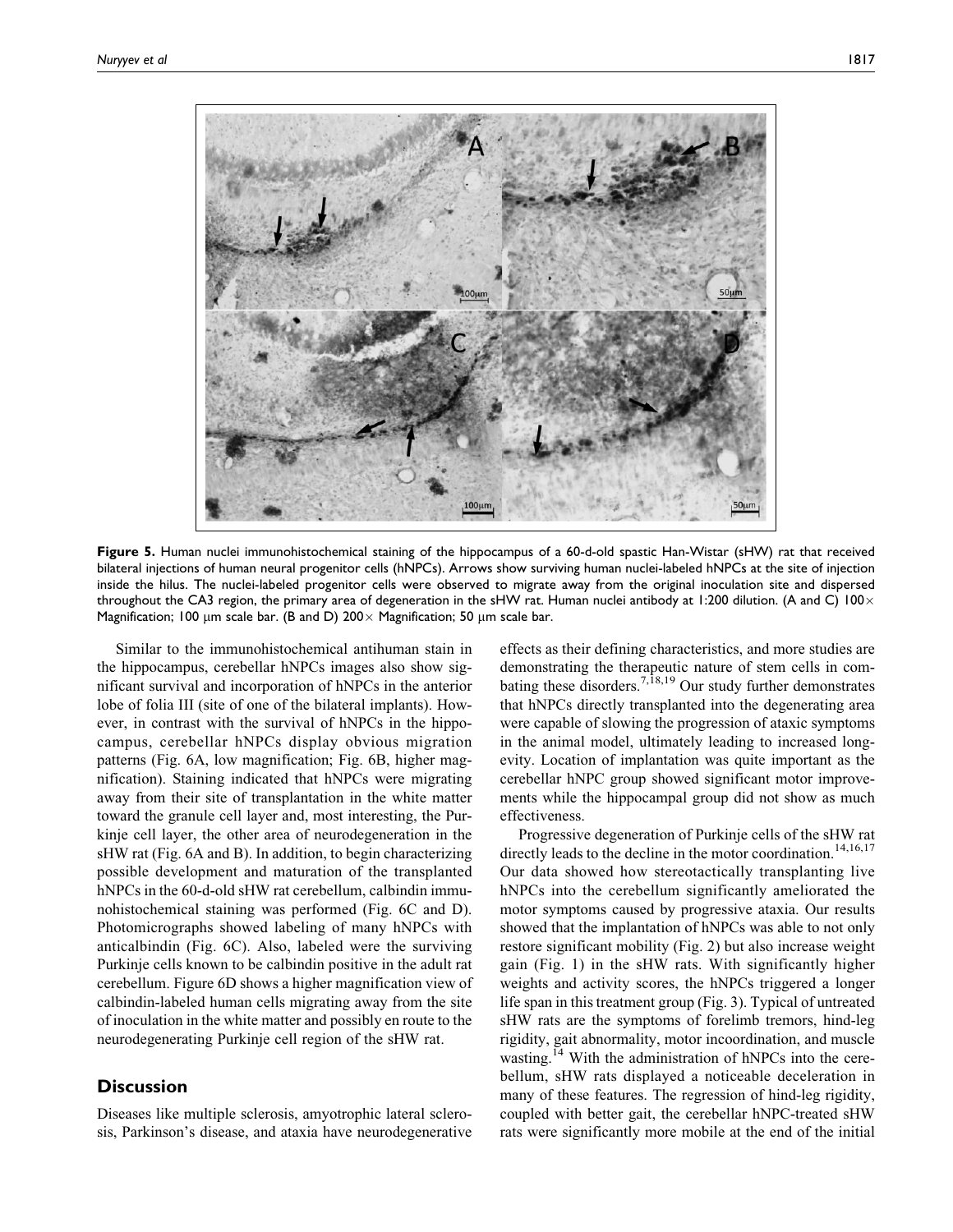

Figure 6. Immunohistochemical staining of the cerebellum of a 60-d-old spastic Han-Wistar rat that received stereotactic injections of live human neural progenitor cells (hNPCs) into the anterior lobe of folia III. Arrows in figures A and B show human nuclei-labeled NPCs migrating through the molecular layer toward the Purkinje cell layer. In figures C and D, both rat Purkinje cells and implanted hNPCs were labeled with calbindin antibodies. Human nuclei antibody at 1:200 dilution, calbindin antibody at 1:1000 dilution. (A and C) 100 × Magnification; 100  $\mu$ m scale bar. (B and D) 200  $\times$  Magnification; 50  $\mu$ m scale bar.

20 d transplant period, correlating with statistically higher motor activity scores (Fig. 2). In addition to the increased motor activity, due to a dampening of these ataxic symptoms, higher weights can be attributed to a slower decline in muscle wasting, as mutants were able to retain more mass (Fig. 1). The administration of hNPCs to the cerebellar region also appeared to reduce the phenotypic tremors (R. Nuryyev, pers. comm.).

Histological analysis confirmed the survival, incorporation, and migration of hNPCs into the cerebellum (Fig. 6). Additionally, histology illustrated these migrating hNPCs tested positive for calbindin, similar to neighboring surviving Purkinje cells. Are the hNPCs becoming Purkinje cells or are they merely reflecting their progenitor nature? Future experiments in our lab will attempt to identify what these human cells become in the sHW rat cerebellum. Incorporation, survival, and subsequent migration of transplanted hNPCs toward the Purkinje cell layer can be considered as evidence that the injected cells follow local biochemical cues related to the pathogenesis of cerebellar ataxia and seemed to correlate with slowing or possibly reversing the progressive neurodegeneration.

The presence of calbindin expression in our hNPCs is an exciting discovery since calbindin has been shown to play a functional role in promoting neuronal differentiation of progenitor cells and stimulated neurite outgrowth.<sup>20</sup> Typical of sHW rats is the degeneration of their GABAergic, calbindin-containing Purkinje cells through glutamate excitotoxicity, the outcome of which is the progressive loss of motor coordination and onset of ataxia.<sup>21</sup> As shown in our experiment, bilateral injections of hNPCs into the cerebellum were able to alleviate these symptoms and offer some restoration of the mutant motor skills. A possible mechanism to explain the improvements witnessed in the cerebellar hNPC treatment group is the presence of calbindin from our hNPCs. This result suggests that a combination of neurotrophic factors promoted differentiation into calbindinlabeled cells just 3-wk posttransplantation in the 40-d-old sHW rat. This finding is quite interesting since flow cytometry has been used to verify that calbindin was not present in these specific NPCs prior to implantation (A. Kopyov, pers. comm.). The presence of calbindin some 20-d postimplantation may help explain why only the cerebellar treatment group saw significant improvements compared to the hippocampal treated rats.

Although histological evidence showed a movement of progenitor cells toward the Purkinje cell layer, no additional analysis was performed regarding the exact biochemical mechanisms responsible for hNPCs being able to activate pathways leading to the observed improvements in motor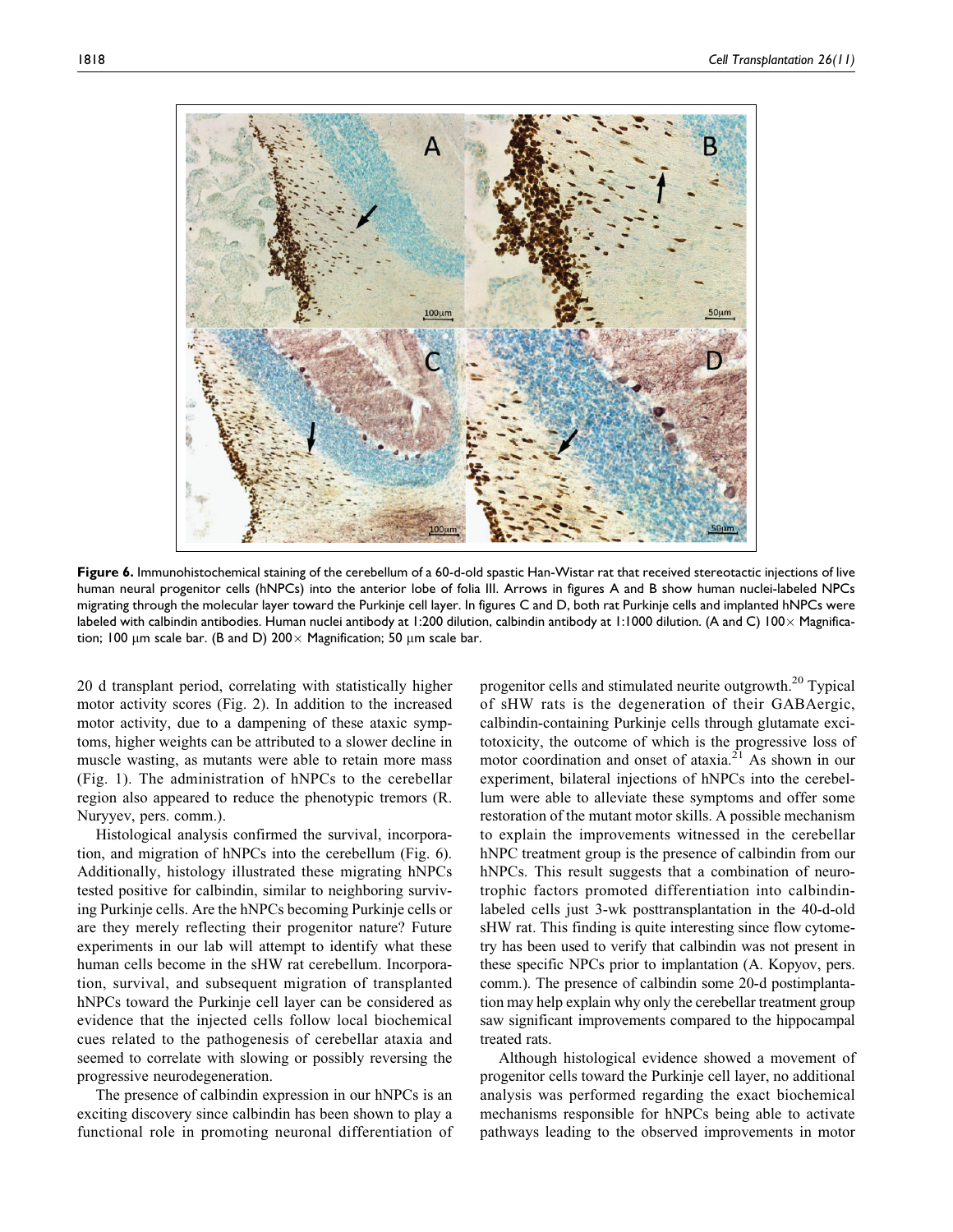ability, weight gain, and ultimately longevity. Yet, other studies performed in vitro have shown that NSCs were able to elicit neuroprotective effects on neurons that were exposed to glutamate excitotoxicity and decreases the rate at which cell death occurred.<sup>22</sup> NSCs implanted onto spinal cord sections resulted in axonal growth from motor neurons toward stem cells via neurotrophic secretions like glial cellderived neurotrophic factor (GDNF) and nerve growth factor  $(NGF).<sup>23</sup>$  In addition, adipose-derived mesenchymal stem cells were able to rescue neurons from early death due to glutamate excitotoxicity by secreting various neurotrophins (NTs), including VEGF, hepatocyte growth factor, BDNF, and NGF. $^{24}$  Studies has shown that stem cells were able to express neurotrophic factors (bFGF, NT-3/4/5, BDNF, and NGF), which aid the local environment, ameliorating symptoms caused by neurodysfunction.<sup>23–25</sup> Along with various stem cells, progenitor cells (like NPCs) also have the potential to induce proliferation and migration as well as offer protective properties via neutralization of apoptotic and inflammatory properties. $26$  While these studies have illustrated how neurotrophic factors help their surroundings, they do not address how these chemicals affect the stem cells themselves. A study examining cortical progenitor cells transplanted within the hippocampus unveiled that bFGF and NT-3 were key instigators of inducing differentiation in these progenitor cells into GABAergic calbindincontaining neurons.25

Additionally, implanted stem cells can offer protective properties specifically to Purkinje cells within a deteriorating cerebellum. By grafting mesenchymal stem cells into the cerebellum, dying Purkinje cells were replaced and rescued in a mouse model of ataxia.<sup>27</sup> At 2-mo postsurgery, stem cells were shown to have integrated into the nervous system by migrating toward and into the Purkinje cell layer. Further histological assays showed that some of these mesenchymal stem cells had fused with Purkinje cells and were secreting Purkinje cell survival factors: BDNF, NT-3, or GDNF.<sup>27</sup> In a study using a different ataxic mouse, one exhibiting Purkinje cell loss due to a mitochondrial mutation showed that the normal phenotype was rescued using  $NSCs<sup>28</sup>$ . These stem cells did not replace the endogenous defective Purkinje cells, but rather supported the existing host cells by augmenting excessive levels of tissue plasminogen activator, originally caused by the mitochondrial dysfunction. These NSCs also helped promote dendritic growth and synaptogenesis that coalesced in the restoration of motor coordination circuitry in the ataxic mouse cerebellum.<sup>28</sup> In addition, intravenous injections of human mesenchymal stem cells were able to increase the survival rate Purkinje cells in a mutated mouse model typically experiencing progressive Purkinje cell loss due to polyglutamate aggregates.<sup>7</sup> Histological analysis revealed that mesenchymal stem cells injected through the tail vein had successfully migrated throughout the cerebellar white matter, molecular layer, and cortex.<sup>7</sup> Finally, Neimann-Pick type C mouse mutants experience disruption to calcium homeostasis leading to Purkinje cell death.<sup>29</sup>

Mutant mice transplanted with bone marrow-derived mesenchymal stem cells exhibited a restoration to the calcium imbalance that correlated with the increased survival rate of the Purkinje cells.<sup>29</sup>

While bilateral stereotactic injections of hNPCs into the degenerating cerebellum showed alleviation of many of the ataxic symptoms in the sHW rats, similar injections of these cells into the degenerating hippocampus elicited only minimal therapeutic effects. Weight gain and longevity of these sHW rats remained similar to the dNPC, HEK, and MED groups (Figs. 1 and 2). Interestingly, the hippocampal hNPC treatment group at 60-d-old did display higher motor activity than dNPC, HEK, and MED control groups (Fig. 2). Thus, progenitor cell incorporation into the hippocampus was mostly ineffective (especially compared to cerebellar hNPC transplants). Previous observations of the sHW rat hippocampus have shown that as neurodegeneration progresses concurrent mossy fiber sprouting occurs.<sup>13</sup> This reactive synaptogenesis of mossy fibers caused significant reconstruction of the sHW rat hippocampal circuitry. These previous results show significant synaptic reorganization, however, our data confirmed that the transplantation of hNPCs into the actively reconstructing hippocampus in sHW rats had no additional therapeutic effect.

Our rationale for using a dead progenitor cell (dNPC) group as a negative control was to account for any paracrine effects that might occur due to introducing complete but inactivated human progenitor cells into the rat brain. Weight gain (Fig. 1), motor activity scores (Fig. 2), and longevity (Fig. 3) showed that these dead progenitor cells were unable to stimulate any neuroprotective response. Similarly, the use of a living, yet nonneuronal cell line (HEK cells) also showed no positive effects on the various assays (weight gain, motor activity, and longevity) in the sHW rats. These 2 control experiments were used to eliminate the possibility that any improvements to the health of the sHW rats were due strictly to the introduction of any living or dead cells directly to the damaged area. Finally, another control inoculation used in our experiment was the injection of growth media; the goal was to determine that any positive effects documented were not caused by cellular growth factors present in the media. Results confirmed that the presence of growth factors from the media was not enough to stimulate any improvements in the ataxic rat.

The use of immunosuppressant agents, like cyclosporine, is an important factor when using human stem cells in a nonhuman, animal model, to avoid rejection of donor cells by the host immune system.<sup>30</sup> Cyclosporine A is quite effective at disrupting the T cell costimulatory pathway and impairs proliferation, differentiation, and cytokine production rendering  $T$  cells to be inactive.<sup>31</sup> To avoid unnecessary daily injections (which could result in unintended behavioral changes), our study chose to infuse cyclosporine chronically using an osmotic pump. To avoid any possible consequences (either positive or negative) of the hNPC treatment groups receiving cyclosporine, all groups, regardless of treatment,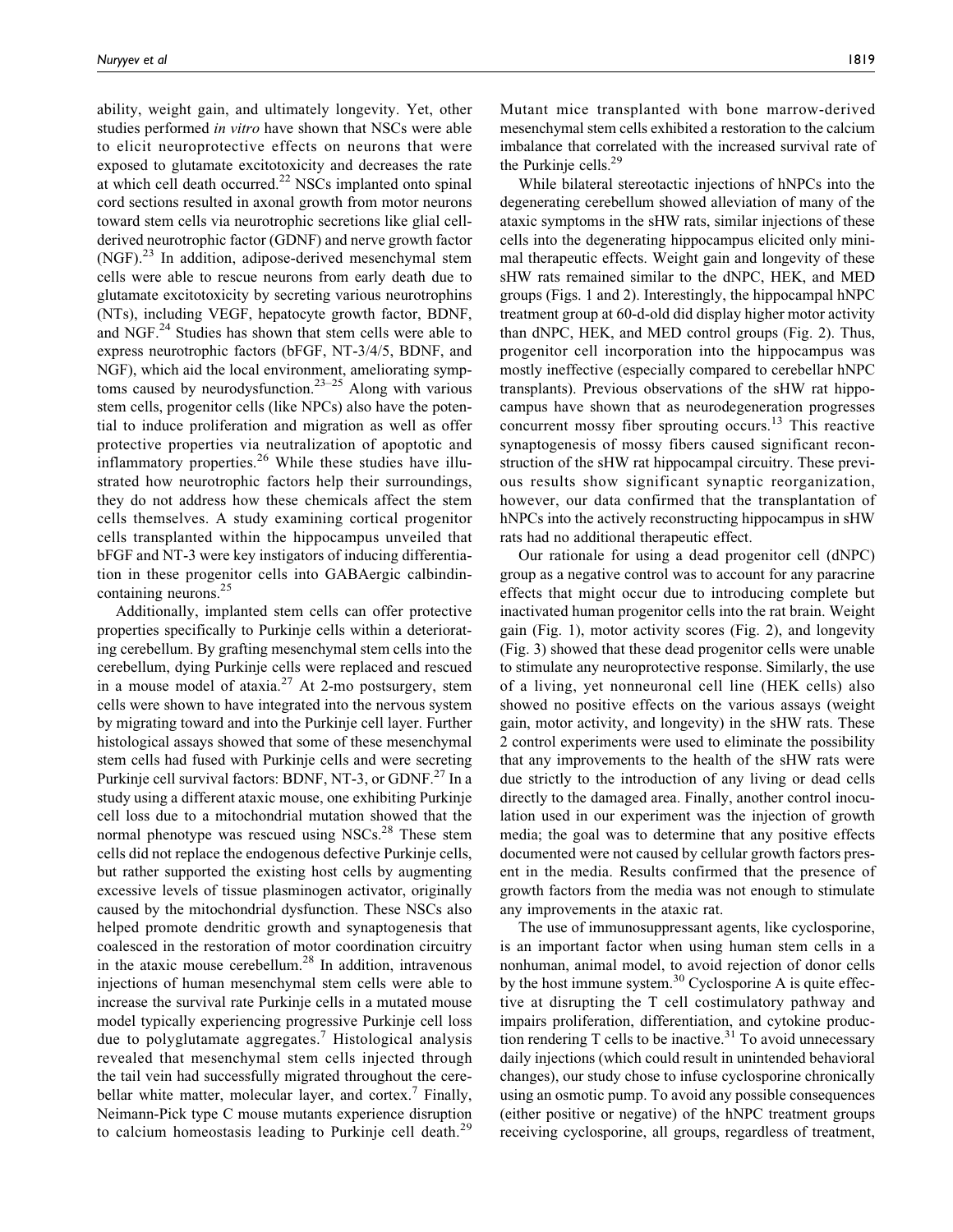received a subcutaneous Alzet pump (filled with cyclosporine) implantation. No detectable changes in any subsequent measures were found due to the use of cyclosporine. In addition, a previous study demonstrated that residual levels of cyclosporine persist in the animal model for up to 15-d postdiscontinuation of use. $32$  This extended effect could be attributed to the improved weights and activity scores seen past the 28-d life span of the Alzet pump (at 58 d of age), along with the drop-off of these measurements past 70 d. Future studies will examine the potential benefits of replacing the cyclosporine pumps after 28-d depletion. The continued immune system suppression could give insight into how the hNPCs affect the ataxic symptoms on a longer time scale as well as allow the determination of cell types into which these progenitor cells have differentiated.

The sHW rats that had cerebellar injections of hNPCs were offered amelioration of the ataxic symptoms, however, the rats were not cured of this progressive genetic disorder. These progenitor cells were unable to correct the genetic defect that caused the disorder and, thus, NPC injection cannot be considered a true cure at this time. NPC injections either replaced degenerating neurons or, as suggested by our study, altered the cellular environment with various chemicals (like NTs) to compensate for the neurodysfunction. Progenitor cells, like Celavie's hNPCs, have the ability to differentiate into neurons and thus can be applied to diseases characterized by progressive neurodegeneration. Our goal for this experiment was to test the efficacy of these cells within the deteriorating areas of the sHW rat, an animal model of ataxia. Our study illustrated that hNPCs bilaterally injected into the cerebellum were able to survive, migrate, and provide unknown neuroprotective effects to degenerating Purkinje cells. More specifically, injections of the live human NPCs into the cerebellum displayed an amelioration of ataxic symptoms including maintained weight, improved motor activity, and expanded longevity. We further supported the expanding role of progenitor cells as a form of regenerative medicine; live humanderived NPCs were a positive and effective treatment for the sHW rat's neurodegenerative disorder.

#### Authors' Note

Oleg Kopyov, Alex Kopyov, Jessica Ochoa, and William Van Trigt are employees with Celavie Biosciences LLC, Oxnard, CA.

#### Acknowledgments

The authors wish to thank the vivarium staff for animal care.

### Ethical Approval

The experimental protocol (1516-019a) for this study was approved by the Institutional Animal Care and Use Committee (IACUC) at California State University, Northridge.

#### Statement of Human and Animal Rights

Rats were housed in standard rat cages with access to Lab Diet 5001 rodent chow and water ad libitum. The colony room was maintained at a temperature of 22 \_C+1 \_C, with a 12/12-h light/dark cycle.

#### Statement of Informed Consent

There are no human subjects in this article and informed consent is not applicable.

#### Declaration of Conflicting Interests

The author(s) declared no potential conflicts of interest with respect to the research, authorship, and/or publication of this article.

### Funding

The author(s) received no financial support for the research, authorship, and/or publication of this article.

#### References

- 1. Jayadev S, Bird TD. Hereditary ataxias: overview. Genet Med. 2013;15(9):673–683.
- 2. Agler C, Nielsen DM, Urkasemsin G, Singleton A, Tonomura N, Sigurdsson S, Tang R, Linder K, Arepalli S, Hernandez D, et al. Canine hereditary ataxia in old English Sheepdogs and Gordon Setters is associated with a defect in the autophagy gene encoding RAB24. PLoS Genet. 2014;10(2):e1003991.
- 3. Piemonte F, Rossi F, Carletti B. Neuroprotection: the emerging concept of restorative neural stem cell biology for the treatment of neurodegenerative diseases. Curr Neuropharmacol. 2011; 9(2):313–317.
- 4. Erceg S, Moreno-Manzano V, Garita-Hernandez M, Stojkovic M, Bhattacharya SS. Concise review: stem cells for the treatment of cerebellar-related disorders. Stem Cells. 2011;29(4):564–569.
- 5. Dantuma E, Merchant S, Sugaya K. Stem cells for the treatment of neurodegenerative diseases. Stem Cell Res Ther. 2010; 1(5):37.
- 6. Lunn JS, Sakowski SA, Hur J, Feldman EL. Stem cell technology for neurodegenerative diseases. Ann Neurol. 2011;70(3):353–361.
- 7. Chang YK, Chen MH, Chiang YH, Chen YF, Ma WH, Tseng CY, Soong BW, Ho JH, Lee OK. Mesenchymal stem cell transplantation ameliorates motor function deterioration of spinocerebellar ataxia by rescuing cerebellar Purkinje cells. J Biomed Sci. 2011;18(1):54.
- 8. Chintawar S, Hourez R, Ravella A, Gall D, Orduz D, Rai M, Bishop DP, Geuna S, Schiffmann SN, Pandolfo M. Grafting neural precursor cells promotes functional recovery in an SCA1 mouse model. J Neurosci. 2009;29(42):13126–13135.
- 9. Mendonca LS, Nobrega C, Hirai H, Kaspar BK, Pereira de Almeida L. Transplantation of cerebellar neural stem cells improves motor coordination and neuropathology in Machado-Joseph disease mice. Brain. 2014;138(2):320–335.
- 10. Jin JL, Liu Z, Lu ZJ, Guan DN, Wang C, Chen ZB, Zhang J, Zhang WY, Wu JY, Xu Y. Safety and efficacy of umbilical cord mesenchymal stem cell therapy in hereditary spinocerebellar ataxia. Curr Neurovas Res. 2012;10(1):11–20.
- 11. Dongmei H, Jing L, Mei X, Ling Z, Hongmin Y, Zhidong W, Li D, Zikuan G, Hengxiang W. Clinical analysis of the treatment of spinocerebellar ataxia and multiple system atrophycerebellar type with umbilical cord mesenchymal stromal cells. Cytotherapy. 2011;13(8):913–917.
- 12. Wu CY, Bao XF, Zhang C, Zhang QL. Fetal tissue grafts for cerebellar atrophy in humans: a preliminary report. In: